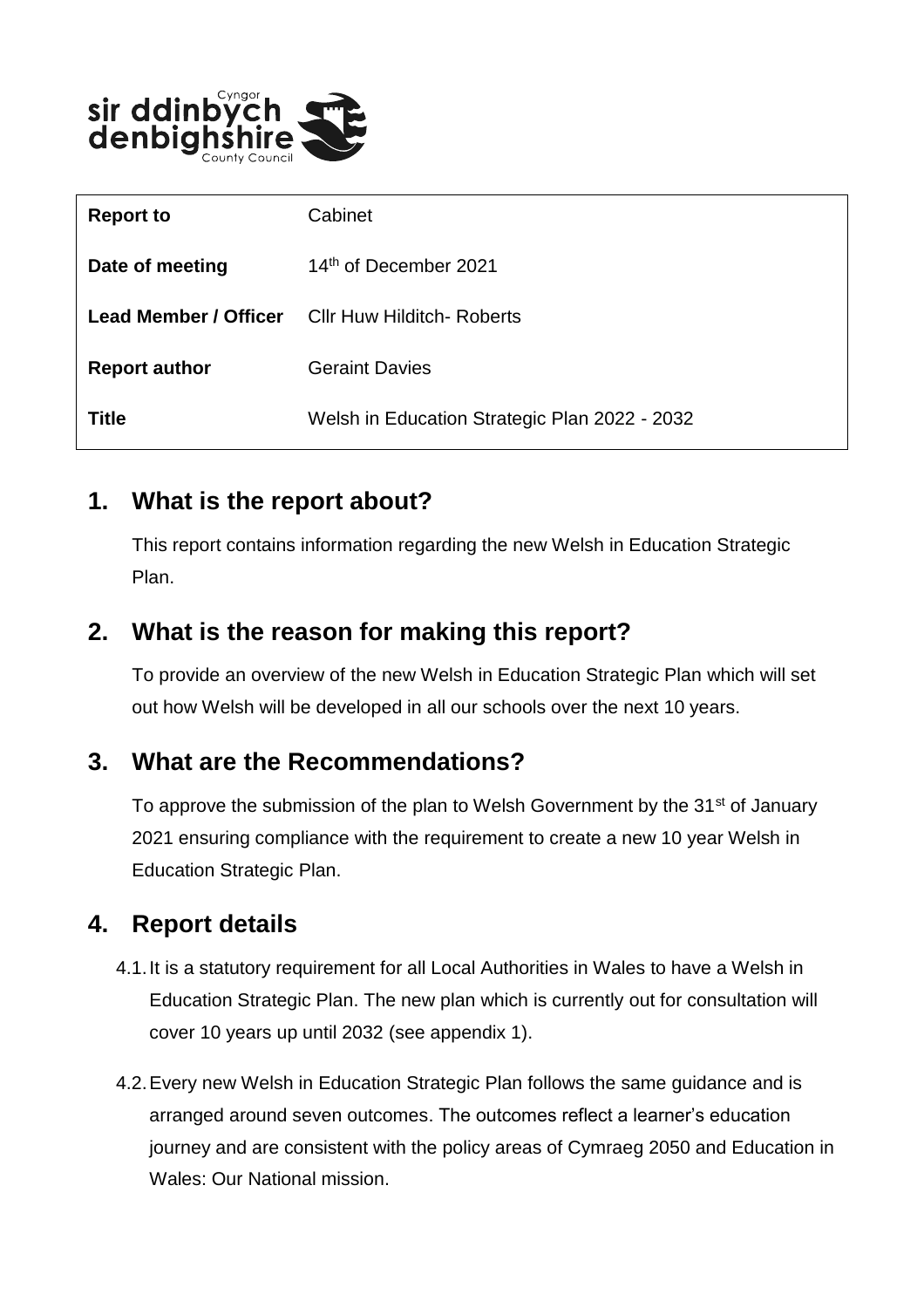Outcome 1: More nursery children/ three year olds receive their education through the medium of Welsh

Outcome 2: More reception class children/ five year olds receive their education through the medium of Welsh

Outcome 3: More children continue to improve their Welsh language skills when transferring from one stage of their statutory education to another

Outcome 4: More learners study for assessed qualifications in Welsh (as a subject) and subjects through the medium of Welsh

Outcome 5: More opportunities for learners to use Welsh in different contexts in school

Outcome 6: An increase in the provision of Welsh-medium education for pupils with additional learning needs (ALN) in accordance with the duties imposed by the Additional Learning Needs and Education Tribunal (Wales) Act 2018

Outcome 7: Increase the number of teaching staff able to teach Welsh (as a subject) and teach through the medium of Welsh

- 4.3.Each Local Authority have been set a target by Welsh Government to increase the number of year 1 pupils receiving Welsh medium education. The lower target for Denbighshire has been set at 37% and the upper target is 41%. As of 2021, 27% of year 1 pupils in Denbighshire access Welsh medium education.
- 4.4.The new plan sets out how Denbighshire will meet the Welsh Government target through increasing the capacity in Welsh Medium Schools and changing the language designation of schools of some English Medium schools.
- 4.5.The new plan also sets out for all seven outcomes listed in 4.2 the following information:
	- Where we are now?
	- Where do we aim to be within the first 5 years of this Plan and how we propose to get there?
	- Where do we expect to be at the end of our ten year Plan?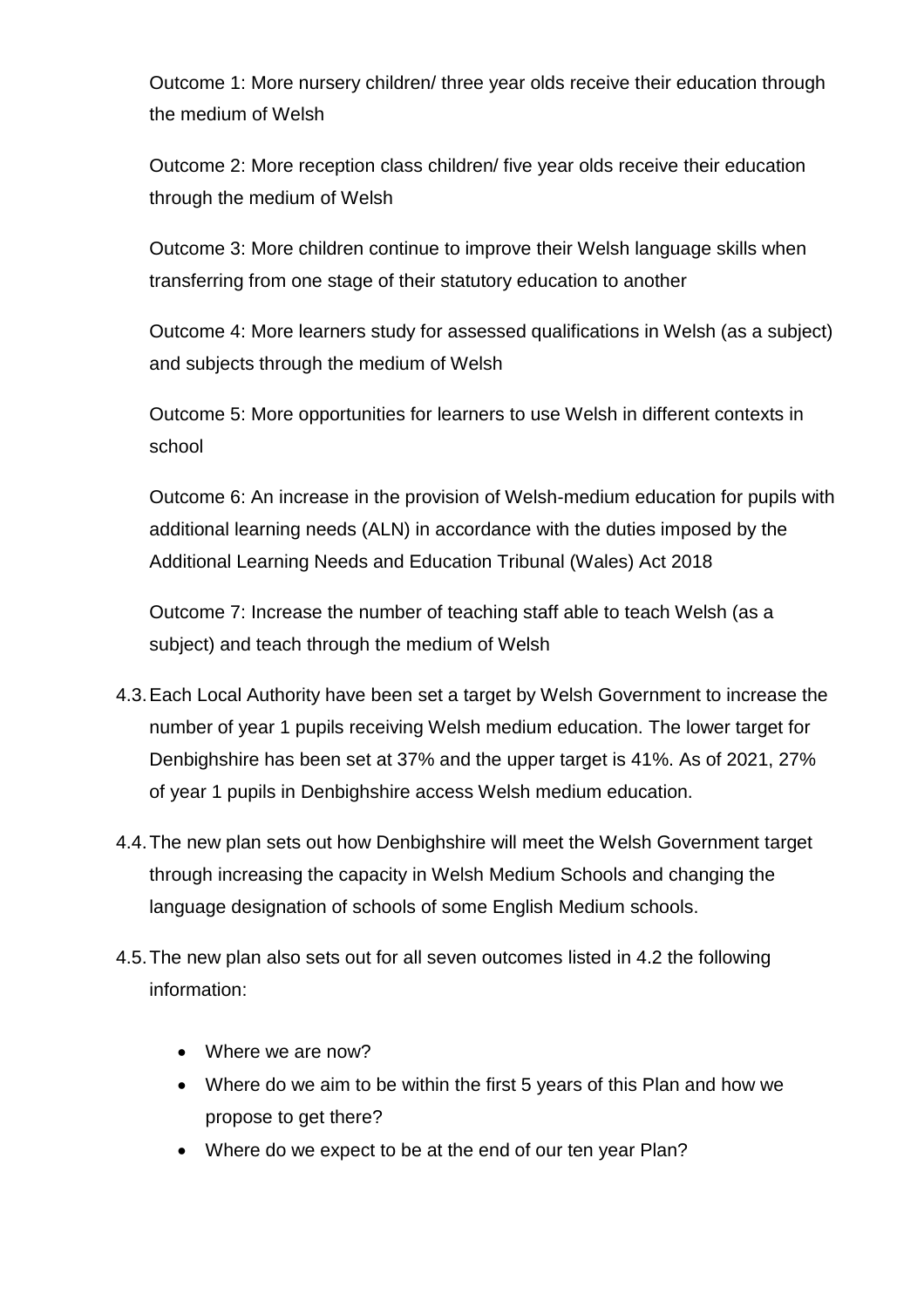- 4.6.The final plan will be submitted to Welsh Government in January 2022 for approval. Welsh Government will either approve the plan, approve it with amendments or reject it. If it is rejected, Welsh Government will provide the Council with a plan to implement.
- 4.7. The consultation period started on the 12<sup>th</sup> of October. Statutory Consultees were emailed a copy of the plan. This included all schools, Governing Bodies, Neighbouring Authorities, Diocese, Estyn, Welsh Language Commissioner and further education providers. The plan was also published on the Councils Consultation page.
- 4.8. The consultation period came to an end on the  $7<sup>th</sup>$  of December 2022. The response to the consultation over the 8 week period has been relatively low despite every school, governing body and statutory stakeholder receiving a copy of the plan at the start of the consultation period and the plan being published on the County's website. In addition, Denbighshire consulted with pupils on the plan.
- 4.9.Feedback to the plan from consultees include general support for the aim of growth in Welsh medium education but concerns have been raised regarding the number of Welsh medium teachers available to deliver the plan, if the plan is ambitious enough and if the plan is too focused on rural Denbighshire.
- 4.10.The plan approved by Welsh Government will guide policy over a ten year period. Further opportunities for consultation will be guided by the requirements of the School Organisation Code 2018 based on any individual proposals for change that are proposed during the lifetime of the plan.

### **5. How does the decision contribute to the Corporate Priorities?**

The new plan contributes to the development of the Welsh Language and culture, which underpins the Council's Corporate Plan.

## **6. What will it cost and how will it affect other services?**

There is no specific funding allocation currently linked to the delivery of the plan. Existing funding streams will be utilised by the Council and its partners to deliver the objectives